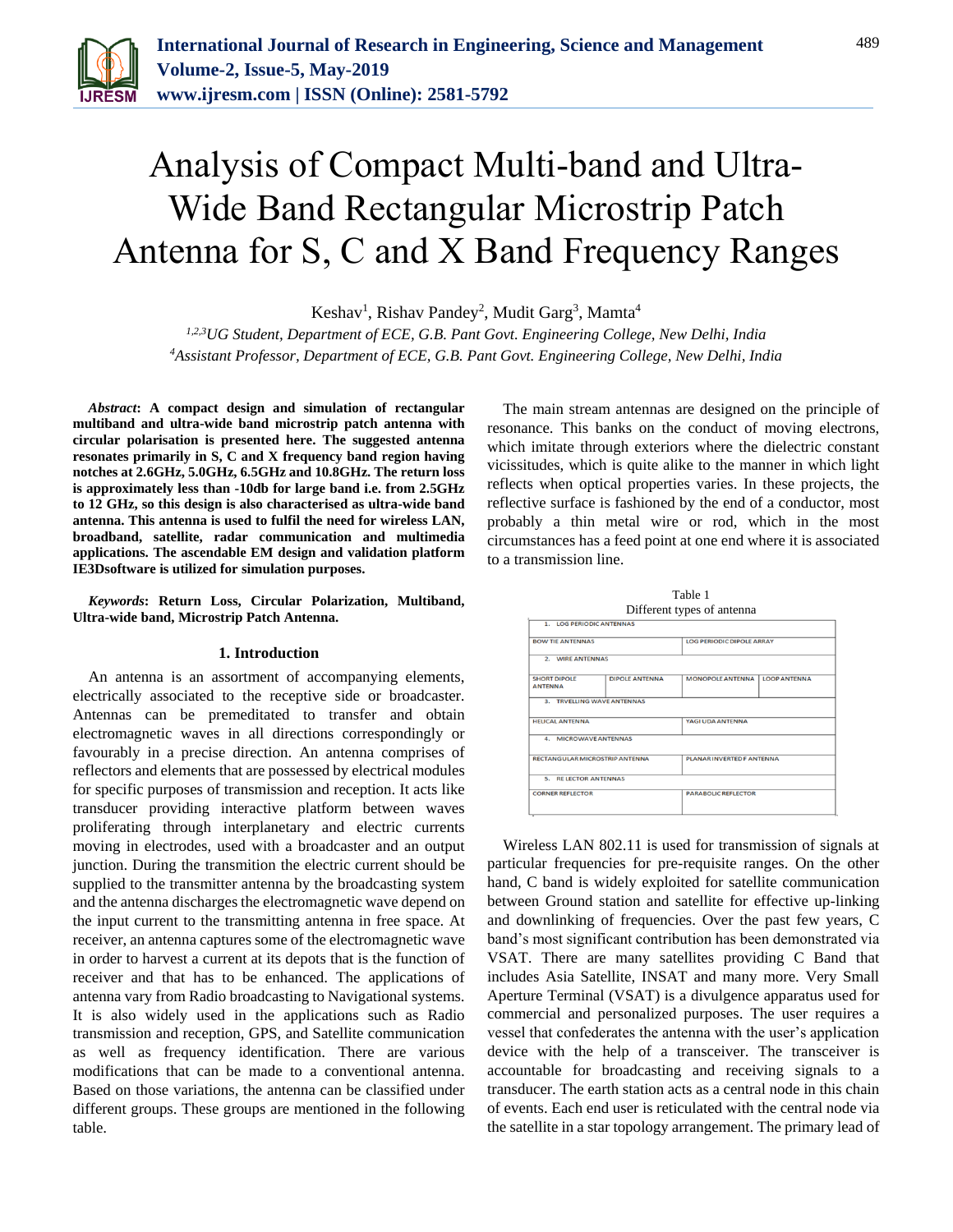

S and C band over other frequency assortments is the fact that it is less liable to rain waning and its conforming interference and comprises of cheaper bandwidth Studding in [1]-[12]. The frequency band at which the antenna is performing can also be utilized for Curative Disaster Management in the healthcare sector. These services can work at real time in operations varying from formation of still images to broadcasting signals over global system for mobile communication.

The frequency range where the antenna predominantly resonates can also be utilized for the operations carried out under the communication standard WiMAX studding in [13- 18]. WiMAX stands for Worldwide Interoperability for Microwave Access. It is a family of communication principles centred on the IEEE 802.16 set of standards, which provide several physical layer and Media Access Control possibilities. The main principle behind the WiMAX standard is to create last mile wireless broadband access and connectivity. WiMAX was originally premeditated to deliver 30 to 40 megabit-per-second data rates, but with the recent updates, it has started delivering up to 1Gb/s of data speed.



**2. Design approach and discussion**

A microstrip patch antenna is a metallic stripe or patch equestrian on a dielectric layer (substrate) over a ground plane. The microstrip patch antennas can be utilized for the functioning of Aircraft, Satellite, Missiles, Cell phones, Sophisticated electronic devices and many more applications. There are some advantages of microstrip patch antenna. They are conformable, modest and low-cost to manufacture, mechanically vigorous, and very adaptable. With this addition there are some limitation also with it that is low efficiency, low power, high Quality factor, poor polarization purity, poor scanning properties, spurious radiation, very narrow frequency bandwidth, still large dimensions at high frequency. Taking all the merits and demerits in consideration the requirement for Multiband and ultra-wide band Microstrip Patch Antenna are in high demand in the present situation.

Multi band antennas have lots of real-world uses, particularly for mobile devices for many applications. These antennas function on several bands or frequencies and can either operate on these different frequencies one at a time or concurrently, depending on the competence of the specific antenna. The principle advantage to multi band antennas is their capacity to afford a durable, steady wireless connection in often challenging to reach localities. There is some mathematical approach to find the basic dimension like length and width for the proposed antenna illustrated in table 2. To achieve the basic design dimension, the following equations are utilized:



To achieve the basic design of the microstrip antenna the above mathematics is applied and to attain the multiband characteristics the slot loading method is used. Slot loading method helps in improving the performance of antenna in comparison to conventional rectangular patch antenna as it has different electrical length for the same dimension of antenna due to slot. It improves the efficiency at resonance frequency, return loss and helps in reducing size of antenna. There are many more advantages of slot loading concept that it provides simplicity, transmission of high-power levels of signals, high production capabilities and Omni-directional nature of antenna can be achieved by this technology. The conventional methods to achieve multi-band characteristics in a rectangular microstrip patch antenna are Reactive Loading, Utilization of multiple patches, Using Specific orthogonal modes. In the case of the rectangular multi-band antenna that is under study, the technique that has been utilized is reactive slot loading.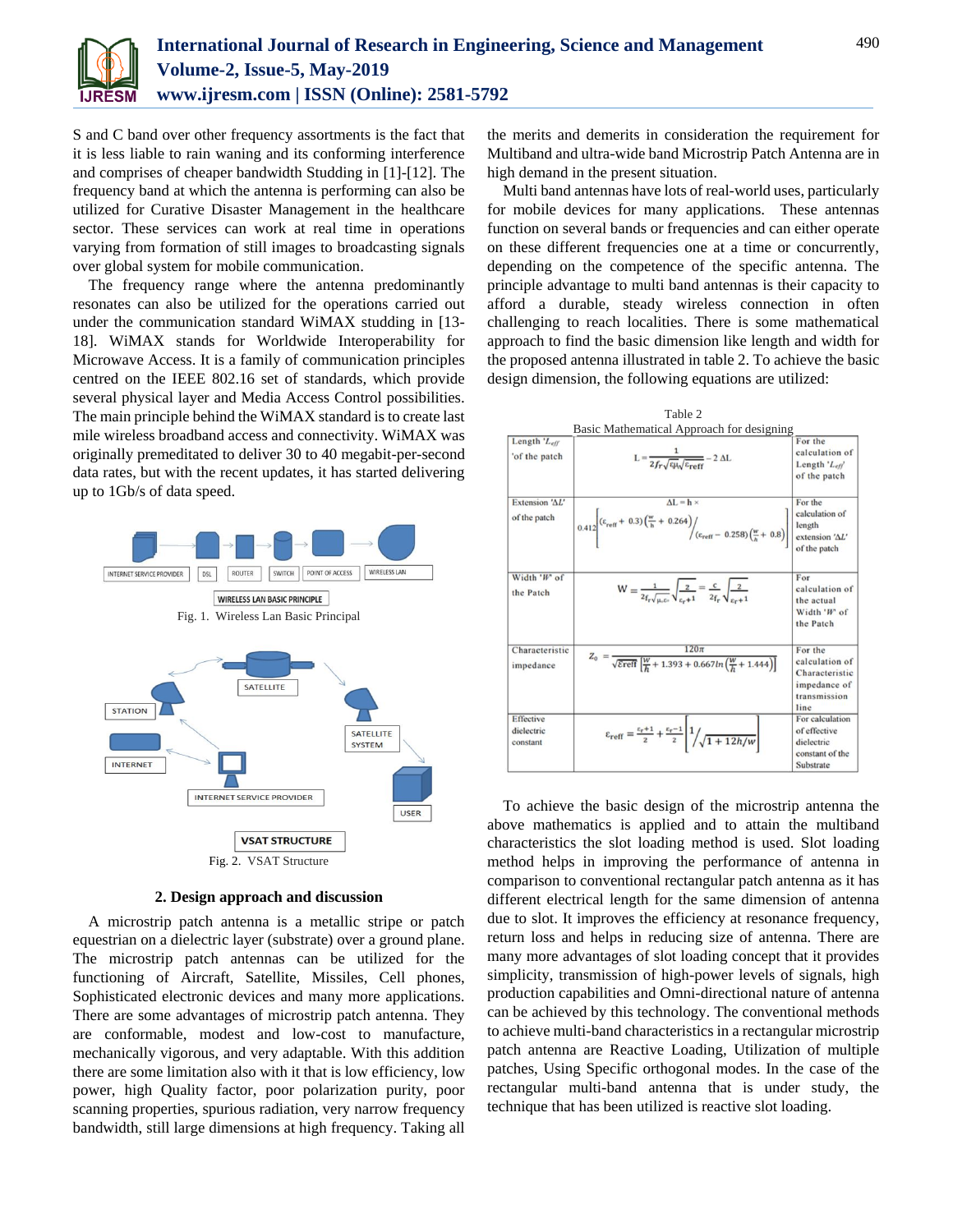



Fig. 3. Top view of Proposed Antenna



Fig. 4. View of Proposed Antenna with Detailed Dimension

# *A. Dimensions of Proposed Antenna*

The rudimentary scheme of the antenna is a design that correlates to rectangular shaped patch antenna. The Length of the main patch is16mm and Width of the main patch is 25mm has been founded. These dimensions were extracted from the following equations:

|  |  | Table 3<br>. |  |  |
|--|--|--------------|--|--|
|  |  |              |  |  |

| Antenna Part | Parameters       | Dimensions[mm] |  |  |  |
|--------------|------------------|----------------|--|--|--|
|              | $L_1$            | 8              |  |  |  |
| Patch        | L <sub>2</sub>   | 5.5            |  |  |  |
|              | $L_3$            | $\overline{4}$ |  |  |  |
|              | $L_4$            | 8              |  |  |  |
|              | $E_1$            | 1.95           |  |  |  |
|              | E <sub>2</sub>   | 1.95           |  |  |  |
|              | $W_1$            | 25             |  |  |  |
|              | $W_2$            | 20             |  |  |  |
|              | $W_3$            | 12             |  |  |  |
|              | W <sub>4</sub>   | 7.75           |  |  |  |
|              | W <sub>5</sub>   | 1.3            |  |  |  |
|              | $W_6$            | $\overline{2}$ |  |  |  |
|              | Lsub             | 30             |  |  |  |
| Substrate    | W <sub>sub</sub> | 28             |  |  |  |
|              | h                | 1.6            |  |  |  |
|              | W.               | 2.5            |  |  |  |
| Feed Line    | Le               | 2.2            |  |  |  |

### **3. Results and discussion**

These dimensions of suggested antenna were accustomed to attain the resonance around primarily in S, C and X frequency band region having frequencies at 2.6 GHz, 5 GHz, 6.0 GHz and 10 GHz. The return loss is approximately less than -10db for large band i.e. from 2.5 GHz to 12 GHz so, this design is also characterised as ultra-wide band antenna. This antenna consists of notches at four different frequencies to confirm the variation and feeding was accomplished by a 50 Ohm microstrip line for matching purpose that is one of the main concerned. The detailed dimension for design of this proposed antenna has been represented above. The radiating portion and the feed line are Perfect Electric Conductor which is 0.035 mm thick. It is printed on an Epoxy FR-4 substrate.

To achieve these outcomes, structural changes in the basic shape of the antenna were made. Slots and truncations were implanted in the shining element and the ground plan, width and length of the notches had also been reformed. These alterations made it possible to accomplish adaptation in multi resonant frequencies of 2.6 GHz, 5.0 GHz, 6.0 GHz and 10 GHz. So, our requirement for S and C band frequency ranges has been accomplished.

# *A. Current distribution*

The patch is a small reverberating dimension of lowresistance microstrip with an open route at each end. At those points, the electric field is adjacent to an anti-node, so it surrogates between positive and negative values. The magnetic field is close to a node, so it is quite insignificant. Under the midpoint of the patch there is an electric field lump, and a magnetic field point which is opposite in characteristics of that lump, so there is a contour with no electric field and alternating high magnetic field. The current density at each position on the subordinate surface is equivalent to the magnetic field under the patch. The radiation from the patch is generally treated as radiation from two dipoles, one in the gap at each end of the patch, where the metier of the magnetic dipole field is represented by the displacement current. The magnetic dipoles are associated along the span of each slot, and are in segment with each other. So, the patches behave as successions of circuits with a capacitor to earth at the gaps and an inductor in the middle.

The current distribution pattern as observed through the IE3D simulation tool is shown below.



Fig. 5. Current Distribution Pattern

### *B. Return loss*

Return loss is the quantity that determines to what level the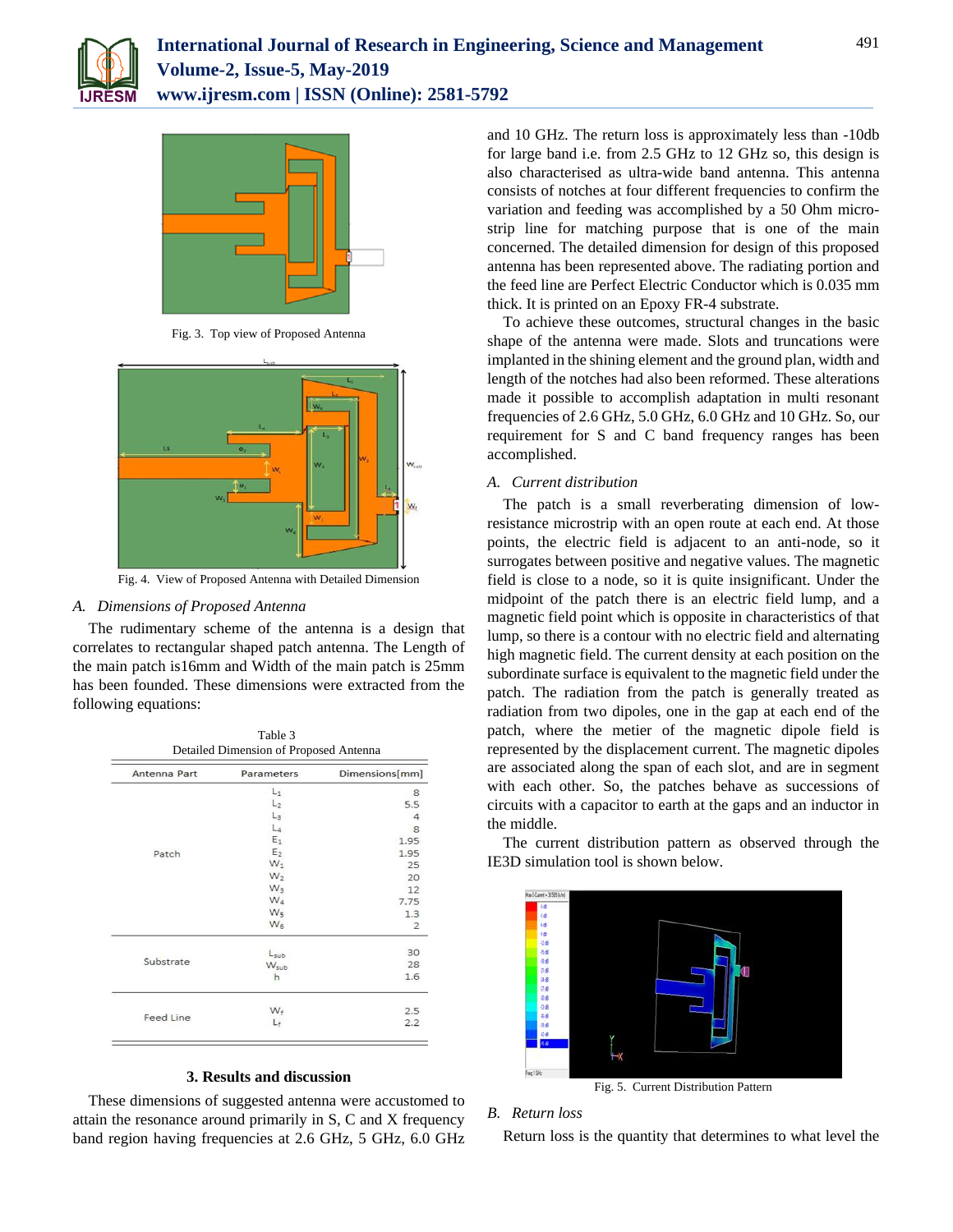

signal has drifted, misplaced or vanished while it is redirected back to the source of origin. This incoherence between the signal from source and redirected signal can be due to the incongruity with the terminating load or with an instrument implanted in the line. Return loss is related to both standing wave ratio (SWR) and reflection coefficient (Γ). Increasing return loss corresponds to lower SWR. Return loss is a measure of how well devices or lines are matched. A match is good if the return loss is high. A high return loss is desirable and results in a lower insertion loss. Return loss is used in modern practice in preference to SWR because it has better resolution for small values of reflected wave.

The return loss is approximately less than -10db for large band i.e. from 2.5 GHz to 12 GHz, so this design is also characterised as ultra-wide band antenna.

#### *C. Axial ratio*

The axial ratio is the ratio of orthogonal constituents of an Electric field. A circularly diverged field consists of two orthogonal Electric field constituents of equivalent amplitude and perpendicular in reference to the phase. Due to the fact that components are equal in magnitude, the axial ratio comes out to be 1 (or 0 dB). This ratio for an ellipse is larger than  $1$  ( $>0$ ) dB). The axial ratio for unmodified and undeviating polarization is infinite, because the orthogonal components of the field are zero. Axial ratios are habitually cited for antennas in which the anticipated polarization is circular. The best value of the axial ratio for circularly polarized fields is 0 dB (that is 1). The axial ratio inclines towards the behaviour of degradation when they are away from the main beam of an antenna. This indicates that the deviation from circular polarization is less than 3 dB over the specified angular range. Axial Ratio determines the level of polarization of antenna under study. The polarization ellipse consists of minor and major axis. The ratio of these two quantities gives axial ratio. If the minor and major axis are equal, then the said antenna is said to be perfectly circularly polarized.







Fig. 7. Axial Ratio vs. Frequency of Proposed Antenna

#### *D. Efficiency of antenna*

In antenna model, antenna efficiency is furthermost used to reflect the concept of antenna radiation and its associated radiation efficiency. It is a degree to which an antenna alters the frequency power acknowledged at its terminals into radiated power. In a recipient antenna, it designates the quantity of the radio wave's power captured by the antenna which is truly conveyed as an electrical signal. The antenna efficiency is quantified with the help of an anechoic chamber by supplying power to the antenna feed plugs and determining the metier of the radiated electromagnetic field in the adjoining space.



Fig. 8. Efficiency vs. Frequency graph of Proposed Antenna

#### *E. Gain*

For a broadcasting antenna, the gain pronounces in what manner and to which extent, the antenna translates input power into radio waves led in an identified course. For receptive antenna, the gain describes how competently the radio waves have been transformed into electrical power in a determined direction. When no direction is specified, "gain" is understood to refer to the peak value of the gain, the gain in the direction of the antenna's main lobe. Gain is continuously positive for all frequency from 2.5GHz onwards which is desirable.

#### *F. Directivity*

It is a quantity that determines the directional nature of antenna's radiation pattern. An antenna that emits correspondingly in all directions would have least directional characteristics and the directivity of the antenna would be 1 (or 0 dB). The directivity of an antenna is a parameter that can be utilized based on the requirements and commercial or noncommercial applications. If there is a requirement for transmission and reception of antenna energy from different directions, then directivity should be significantly lower. For targeted transmission of signal over a particular range, the directivity should be on the higher side.



Fig. 9. Gain vs. Frequency of Proposed Antenna